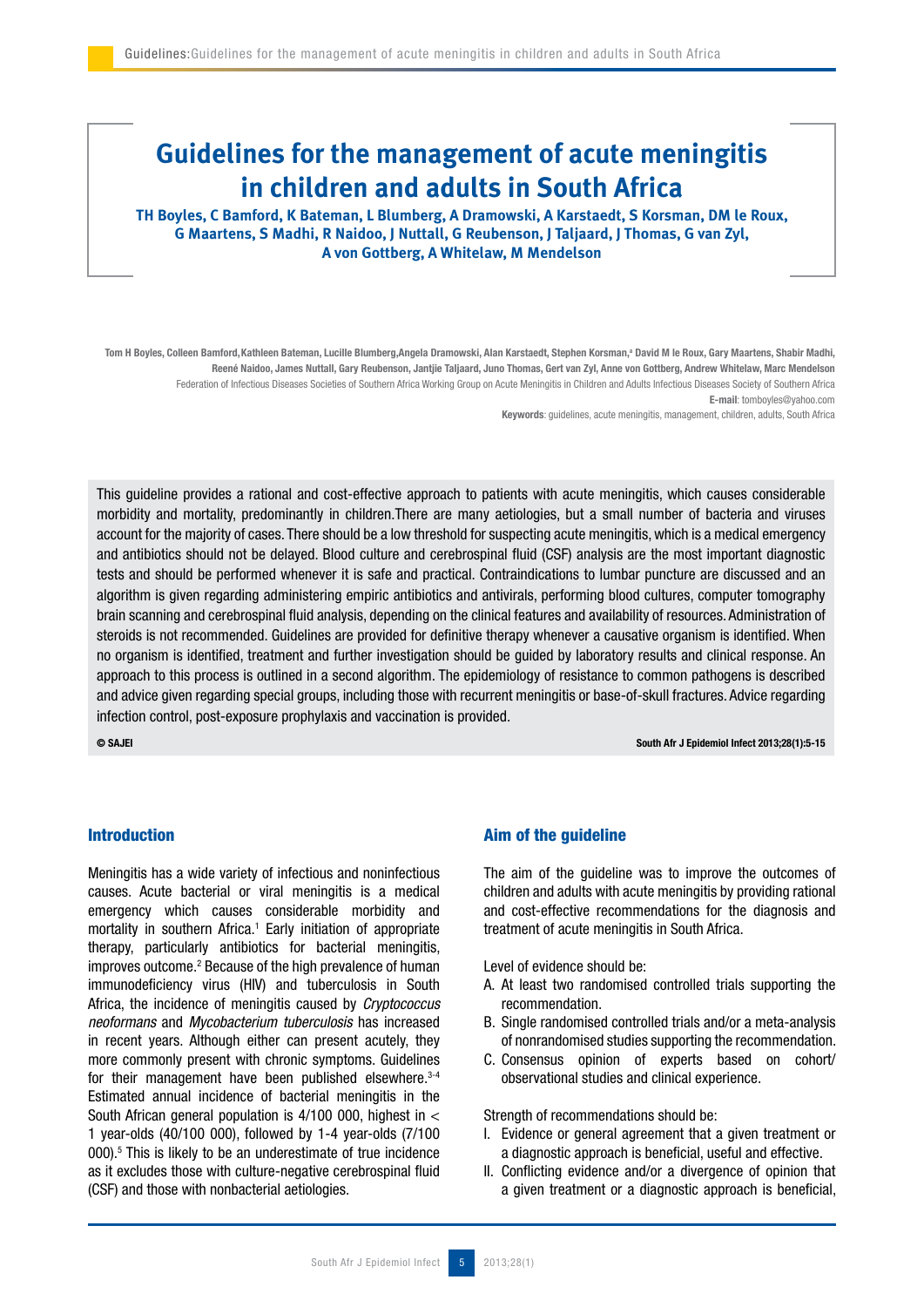useful and effective.

III. Evidence or general agreement that the treatment or a diagnostic approach is not useful or effective, and in some cases may be harmful.

## Case definition of suspected acute meningitis

## Duration of symptoms

There is no absolute cut-off that differentiates acute from chronic meningitis. For the purposes of this guideline, we have defined the duration of symptoms of acute meningitis as  $<$  7 days. Longer duration of symptoms suggests meningitis with different aetiologies.

## Signs and symptoms

Acute meningitis should be suspected in an adult with any two of the following: headaches, fever  $> 37.5$ °C, neck stiffness or altered mental status of  $< 7$  days duration $6$  (B-I). Kernig and Brudzinski signs are unreliable indicators of meningitis and should not be used<sup>7</sup> (B-III). Clinical presentation of meningitis in children is age-dependent (Table I) which limits the diagnostic accuracy of clinical features, compared to adults.<sup>8-9</sup> Therefore, a lower threshold for suspecting meningitis should be applied to infants and young children, than to older age groups. Fever, vomiting and altered level of consciousness are common to everybody. Seizures are not a reliable predictor of meningitis in children, particularly in those between six months and six years of age, when febrile convulsions are common.<sup>10</sup> The signs and symptoms of acute meningitis merge with those of adults beyond 3-5 years of age.10

## Determining aetiology

The major infectious causes of acute meningitis are listed in Table II. Uncommon aetiologies include measles, rubella, West Nile virus and Rift Valley fever virus. Rabies usually presents with encephalitis, which may be confused with meningitis, particularly in children. Cytomegalovirus (CMV) encephalomyelitis occurs in patients with HIV and cluster differentiation 4 (CD4)  $<$  100 cells/mm<sup>3</sup>, and in those with associated radiculomyelitis it is characterised by CSF neutrophils  $>$  500/mm<sup>3</sup>. Clinical grounds alone do not define meningitis aetiology, although a detailed travel and exposure history (Table III) may predict some aetiologies.

#### Table I: Signs and symptoms of acute meningitis specific to age groups

#### Pre-hospital care

Acute meningitis is a medical emergency. All suspects should receive their first dose of antibiotics immediately and be transferred to hospital as soon as possible<sup>2</sup> (B-I). If facilities for blood culture and/or lumbar puncture (LP) are immediately available, they should be performed before administration of the first dose of antibiotics (see contraindications to LP below). Neither procedure should lead to a significant delay in antibiotic administration.

Administer ceftriaxone 80-100 mg/kg (maximum 2 g, 12 hourly) intravenously. The intramuscular or intraosseous route can be used if there is no vascular access. Penicillin allergy is not a contraindication to ceftriaxone in acute meningitis (C-1). Omit ceftriaxone only if there has been documented ceftriaxone anaphylaxis. Give chloramphenicol 25 mg/kg (maximum 500 mg) intravenously instead, if available. Administer adequate analgesia and transfer the patient immediately to hospital, detailing all administered medication in the referral letter.

#### Table II: Major infectious aetiologies of acute meningitis

| <b>Bacteria</b>                    |
|------------------------------------|
| Streptococcus pneumoniae           |
| Neisseria meningitidis             |
| Haemophilus influenzae             |
| Escherichia coli                   |
| Rickettsia species                 |
| Leptospira species                 |
| Staphylococcus aureus              |
| Salmonella non-typhi               |
| Listeria monocytogenes             |
| Streptococcus agalactiae (Group B) |
| Treponema pallidum                 |
| Mycobacterium tuberculosis         |
| <b>Viruses</b>                     |
| Enteroviruses, including polio     |
| Human immunodeficiency virus       |
| Herpes viruses                     |
| <b>Mumps</b>                       |
| <b>Fungi</b>                       |
| Cryptococcus neoformans            |

|                 | <b>Neonates and infants:</b><br>$<$ 3 months | Infants and young children: 3 months $\parallel$ 0lder children and adults: > 3 years<br>to 3 years |                                   |
|-----------------|----------------------------------------------|-----------------------------------------------------------------------------------------------------|-----------------------------------|
| <b>Symptoms</b> | <b>Irritability</b>                          | Headaches                                                                                           | Headaches                         |
|                 | Poor feeding                                 | Neck stiffness                                                                                      | Neck stiffness                    |
|                 |                                              |                                                                                                     | Photophobia                       |
| <b>Signs</b>    | <b>Bulging fontanelle</b>                    |                                                                                                     | Rash: maculopapular or petechial* |
|                 | Hypothermia                                  |                                                                                                     | Neck stiffness"                   |

\*: Most common in Neisseria meningitidis infections, although may be noted in any cause of bacterial septicaemia associated with meningitis, especially Streptococcus pneumoniae. \*\*: The sensitivity in adults is only approximately 30%.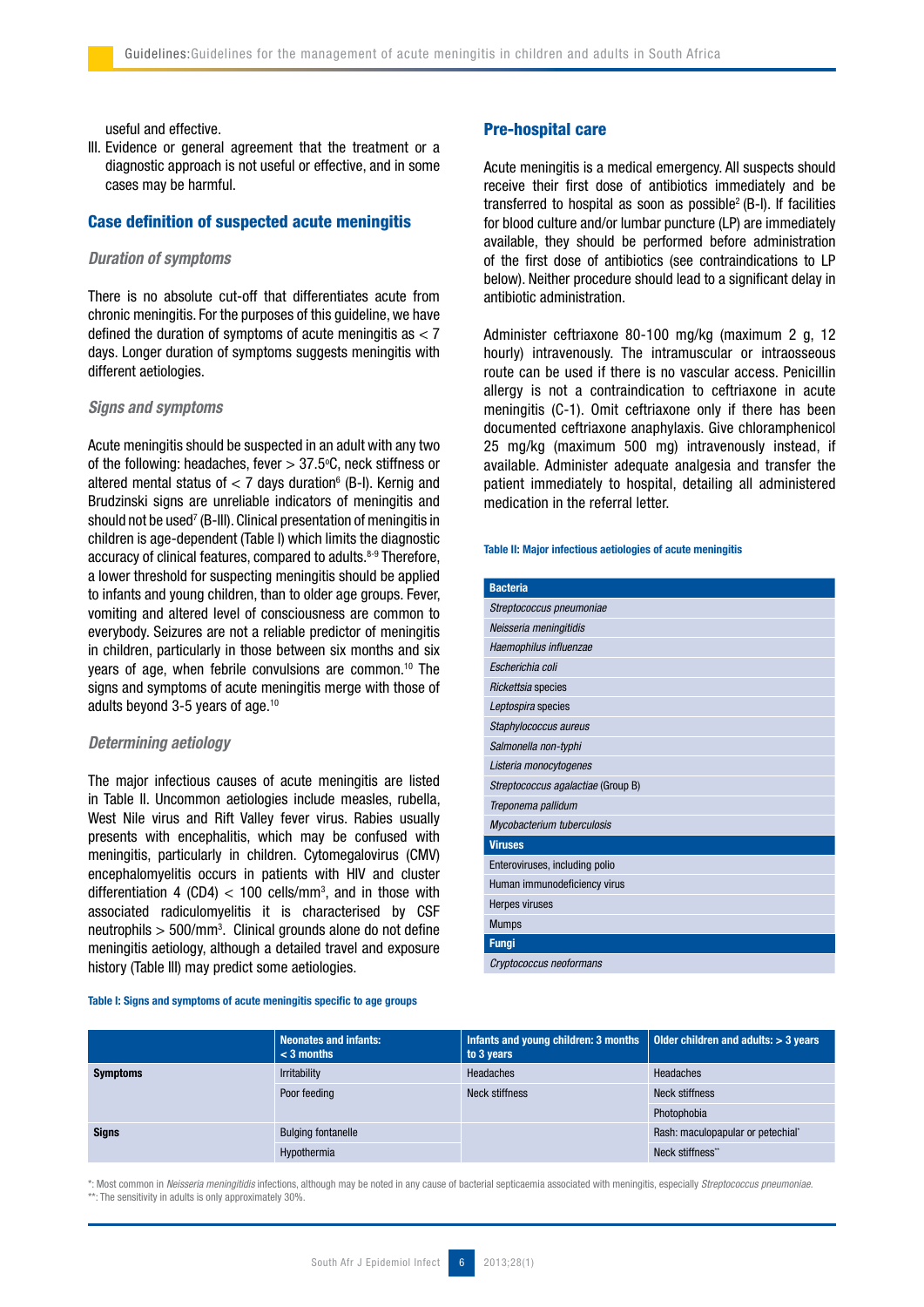#### Table III: Risk exposures and clinical features associated with particular meningeal pathogens

| <b>Pathogen</b>               | <b>Risk exposure</b>                                                                                           | <b>Suggestive clinical features</b>                                                                                                                           |
|-------------------------------|----------------------------------------------------------------------------------------------------------------|---------------------------------------------------------------------------------------------------------------------------------------------------------------|
| Neisseria meningitidis        | Childcare facilities, learning<br>institutions and military barracks                                           | Nonblanching petechial rash (some have a maculopapular rash). Conjunctival lesions                                                                            |
| Varicella-zoster virus        | Persons with chickenpox                                                                                        | Chickenpox vesicular rash                                                                                                                                     |
| <b>Mumps virus</b>            | Persons with mumps                                                                                             | Parotid swelling (unilateral or bilateral)                                                                                                                    |
| Herpes simplex virus          | Mother with active herpes simplex<br>virus (can occur when mother is<br>asymptomatic)                          | Cutaneous or mucosal herpes simplex lesions (within the neonatal period)                                                                                      |
| Rickettsia species            | Tick exposure during outdoor activity<br>(Rickettsia africae). Close contact with<br>dogs (Rickettsia conorii) | Eschar, $\pm$ regional lymphadenopathy, maculopapular rash (40% may be vesicular in<br><i>Rickettsia africae</i> ) involving palms and soles in some patients |
| <b>HIV (seroconversion)</b>   | Recent unprotected sex and<br>occupational exposure                                                            | Generalised lymphadenopathy, a sore throat and a maculopapular rash                                                                                           |
| Treponema pallidum (syphilis) | Unprotected sex                                                                                                | Maculopapular rash involving palms and soles, any HIV-positive patient or recent genital<br>ulcer disease                                                     |
| Leptospira species            | Exposure to rats or contaminated<br>water                                                                      | Jaundice and conjunctival suffusion                                                                                                                           |
| Rabies virus                  | Animal bite, scratch or mucous<br>membrane lick                                                                | Hallucinations, hypersalivation hydrophobia and spasms                                                                                                        |

HIV: human immunodeficiency virus

## Initial hospital management

Patients presenting directly to hospital should be treated in the same way as those presenting to a clinic or primary care facility: blood cultures  $\pm$  LP if immediately available, followed by intravenous ceftriaxone. Those having already received antibiotics should still have a blood culture and LP performed, unless contraindicated (see below). Antibiotic pretreatment significantly decreases the yield of blood and CSF cultures with sterilisation of CSF occurring within two hours of intravenous therapy in meningococcal meningitis, and within four hours of therapy in pneumococcal meningitis.<sup>11</sup> A retrospective study of children with bacterial meningitis found no significant differences in CSF white blood cell count between those given antibiotics up to 24 hours prior to LP, and those who received no prior antibiotics.12 The same study suggested that CSF glucose and protein begin to normalise within a few hours of antibiotic therapy.<sup>12</sup> Blood cultures are particularly important to increase the chances of isolating the causative organism and enabling antibiotic de-escalation, especially if LP is delayed for any reason.

## Indication for ampicillin

Listeria monocytogenes, a relatively uncommon cause of bacterial meningitis in South Africa, is intrinsically resistant to cephalosporins. Empiric treatment for Listeria (ampicillin 3 g intravenously six hourly) in addition to ceftriaxone, is indicated in patients  $> 50$  years old, or those who are immunocompromised because of immunosuppressive drugs, alcoholism, liver cirrhosis, asplenia, end-stage renal failure or diabetes mellitus<sup>13-14</sup> (B-I). HIV infection is not an indication. Ampicillin, in combination with cefotaxime, is often recommended in neonatal meningitis. However, Listeria. is rarely isolated from neonates in South Africa. Ampicillin should be administered to children  $<$  1 month of age (50 mg/ kg/dose intravenously six hourly) for at least 48 hours until Listeria. infection is excluded (C-2).

#### Indication for acyclovir

Clinical features of encephalitis can overlap with those of meningitis. Patients with acute encephalitis syndrome, i.e. acute onset of fever and a change in mental status (confusion, disorientation, coma, an inability to talk, somnolence or abnormal behaviour greater than that seen with usual febrile illnesses), or new onset of seizures excluding simple febrile seizures, should receive aciclovir (children and adults 10 mg/ kg eight hourly, neonates 20 mg/kg eight hourly intravenously by infusion over one hour), in addition to antibiotic therapy.

#### **Steroids**

Previously adjunctive corticosteroids were recommended in patients with bacterial meningitis. Recently, an individual patient meta-analysis $15$  showed that adjunctive dexamethasone, the most widely studied corticosteroid, does not significantly reduce death or neurological disability. This meta-analysis included two large, well-designed studies conducted in Thailand and Malawi.16-17 The results from the Malawian study, which showed no benefit of adjunctive steroids, are of particular relevance to South Africa as the majority of the participants were HIV-infected. Most other studies were conducted in high-income countries. Therefore, we do not recommend the routine use of adjunctive corticosteroids (A-1).

## Cephalosporin and penicillin allergy

Patients with documented cephalosporin anaphylaxis should be treated with vancomycin and ciprofloxacin or moxifloxacin. Alternatives are chloramphenicol or meropenem, although the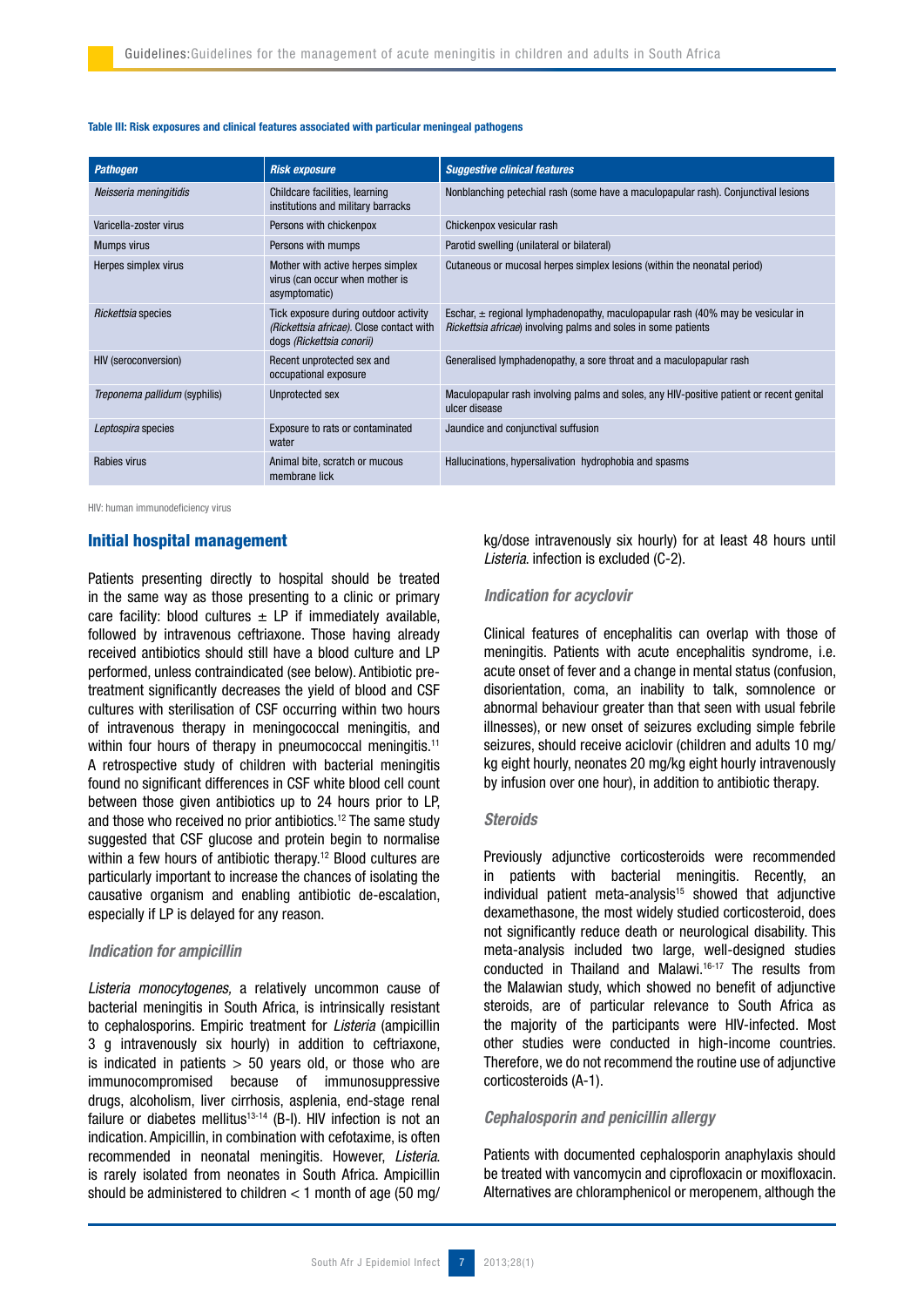## Table IV: Doses of antibiotics by age group

| <b>Antibiotic</b> | Dose (all administered IVI)                                   |                                                     |  |
|-------------------|---------------------------------------------------------------|-----------------------------------------------------|--|
|                   | Infants and children                                          | <b>Adults</b>                                       |  |
| Ampicillin        | 50 mg/kg/dose given 6 hourly                                  | 3 g/dose given 6 hourly                             |  |
| Benzyl penicillin | 100 000 u/kg/dose given 6 hourly<br>5 MU/dose given 6 hourly  |                                                     |  |
| Cefotaxime        | 50 mg/kg/dose given 6 hourly<br>2 g/dose given 6 hourly       |                                                     |  |
| Ceftriaxone       | 50 mg/kg/dose given twice daily                               | 2 g/dose given 12 hourly                            |  |
| Meropenem         | 40 mg/kg/dose given 8 hourly                                  | 2 g/dose given 8 hourly                             |  |
| Moxifloxacin      | Not recommended                                               | 400 mg given daily                                  |  |
| Vancomycin        | 15 mg/kg/dose given 8 hourly (aim for trough levels of 15-20) | 15 mg/kg/dose given 8 hourly                        |  |
| Gentamicin        | 5 mg/kg/dose given daily                                      | 1-2 mg/kg given 8 hourly (or 5 mg/kg/day)           |  |
| Co-trimoxazole    | 8-12 mg TMP/kg/day given as divided doses 6-12 hourly         | 20 mg TMP/kg/day given as divided doses 6-12 hourly |  |
| Chloramphenicol   | 100 mg/kg/day given 6 hourly                                  | 1 g/dose given 6 hourly                             |  |

\*: Neonates 0-7 days: 40 mg/kg given initially, then 25 mg/kg/dose given daily. Neonates 8-28 days: 40 mg/kg given initially, then 25 mg/kg/dose given 12 hourly

IVI: intravenously by injection, TMP: trimethoprim

latter should only be used if absolutely necessary. Patients with penicillin allergy requiring empiric treatment for Listeria spp. should receive co-trimoxazole. See Table IV for doses.

# Neurological contraindications to lumbar puncture without prior computed tomography head scan

The evidence base regarding clinical contraindications to LP in the setting of suspected acute meningitis is inadequate and guidance is given based on available evidence and expert opinion. Figure 1 is a suggested algorithm for lumbar puncture, blood culture and antibiotic therapy, based on clinical characteristics and availability of computed tomography (CT) scanning. An LP is considered an essential part of the examination of the patient with suspected meningitis. The risk of herniation is highest where there is markedly increased pressure in the brain, or in one compartment compared to another. Therefore, clinical signs suggesting these scenarios should be sought.

Neurological contraindications to lumbar puncture in the setting of suspected acute meningitis include:

- Coma or markedly decreased level of consciousness (Glasgow Coma Scale < 10).
- Papilloedema.
- Unexplained new focal neurological deficit, such as a hemiparesis or dysphasia.
- Isolated cranial nerve palsies are not a contraindication to LP, but caution is advised when co-existent with reduced level of consciousness.
- Unexplained seizures.
- Presence of a ventriculoperitoneal shunt.

In children aged six months to six years, generalised tonicclonic seizures lasting < 15 minutes are not a contraindication to LP as febrile convulsions are common in this age group<sup>18</sup> (B-1). However, most children with febrile convulsions do not need to have an LP. In all other patients, a first generalised seizure in the preceding week, or changing pattern of seizures in a known epileptic, are a contraindication to LP (C-1).

The level of consciousness at which LP is contraindicated has not been fully evaluated, but an increased relative risk of cerebral herniation with a Glasgow Coma Scale < 8 has been reported.19 In the absence of robust evidence, it seems reasonable to perform an LP in suspected meningitis in a patient with a Glasgow Coma Scale of 10 or higher (C-1).

The consensus opinion is that the risk of promoting transtentorial or cerebellar herniation is probably outweighed by the benefit to be obtained by the LP if there is a reasonable suspicion of meningitis. Acute meningitis may result in brain swelling and fatal herniation, even in the absence of LP.<sup>20</sup>

CT of the brain should be performed as soon as possible in cases in which LP is delayed for neurological reasons. CT scanning should not delay the taking of blood cultures or immediate commencement of antibiotics.

# Contraindications to lumbar puncture after computed tomography head scan

CT features of gross generalised brain swelling or significant hemispheral shift related to a mass lesion are contraindications to LP. However, it is important to note, that a normal CT brain does not exclude the presence of raised intracranial pressure.20

# Non-neurological contraindications to lumbar puncture

Non-neurological contraindications to lumbar puncture are:

- Severe cardiorespiratory compromise.
- Severe coagulopathy.
- Local sepsis overlying the LP site.

The degree of cardiorespiratory compromise that constitutes a contraindication to LP is not clearly defined and absolute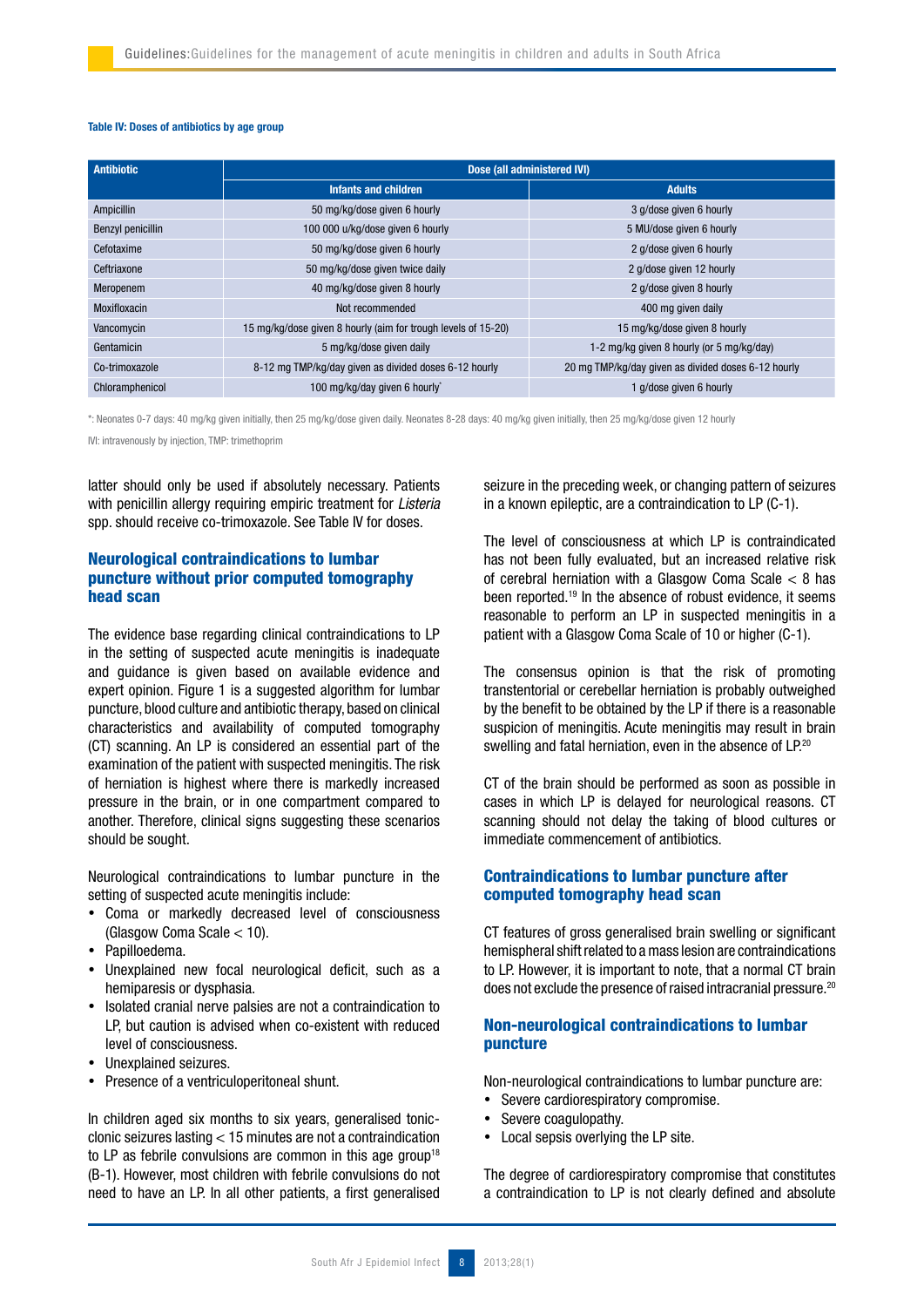

\*: Excluding simple febrile seziures, \*\*: See text for definitions

CT: computed tomography, GCS: Glasgow Coma Scale, LP: lumbar puncture

Figure 1: Investigations of patients with acute meningitis

values are age-dependent. In general, any patient who is shocked or unable to be positioned for an LP should have the procedure delayed until this has been corrected. There are very limited data regarding the level of coagulopathy at which an LP is contraindicated. In a clinical emergency, it is unlikely that relevant laboratory values will be available, so unexplained bleeding from mucous membranes or multiple vasculitic lesions suggestive of disseminated intravascular coagulation should delay the LP until laboratory findings are confirmed. Despite limited controlled data, consensus opinion suggests that LP is safe when platelet count  $> 40$ 000/mm and international normalised ratio is  $< 1.53^{3,21,22}$  (C-I). Otherwise these parameters should be corrected prior to LP.

## Diagnostic tests

CSF and blood tests required in all cases:

• CSF differential cell count, glucose, total protein, Gram stain, bacterial culture and sensitivity.

- Opening CSF pressure (see Table V).
- Serum glucose.
- !" Peripheral white cell count and differential.
- Blood culture.
- Serum procalcitonin [C-reactive protein (CRP) if unavailable].

Table V: Measurement of cerebrospinal fluid pressure if manometer is unavailable

Cut the drop chamber from a standard intravenous administration set: Attach the Luer lock to the lumbar puncture needle when CSF begins

- to flow. !" Hold the tubing vertically until the CSF level settles: usually several
- minutes. Measure the height of CSF with a tape measure, measured from the level of the LP needle.<sup>\*</sup>

\*: Cerebrospinal fluid pressure measurement is unreliable in crying children and when assistants require force in flexing the patient's head and/or legs CSF: cerebrospinal fluid, LP: lumbar puncture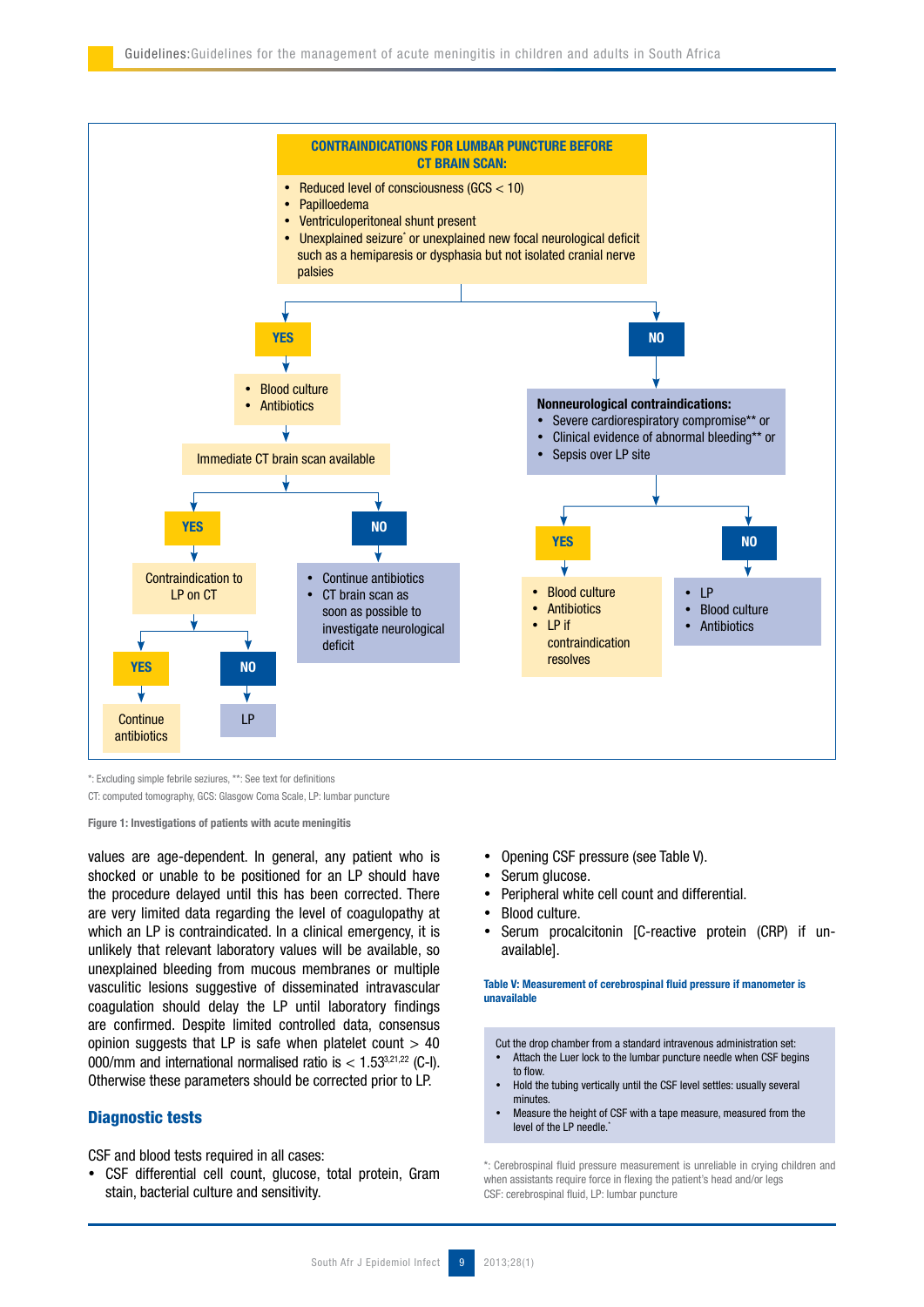Other tests that should be performed for specific indications include:

- . CSF herpes simplex virus PCR: Fulfils case definition for encephalitis.
- CSF CMV PCR: HIV-infected, CD4 < 100 cells/mm<sup>3</sup> with encephalomyelitis.
- CSF measles PCR: During a measles outbreak or suggestive clinical features.
- CSF enterovirus PCR: During an outbreak of aseptic meningitis.
- CSF cryptococcal latex antigen (CLAT): HIV-infected and > 5 years of age (see below).
- !" CSF mycobacterial culture/GeneXpert® M. tuberculosisresistance to rifampicin: Uncertain length of history, or other reason to suspect tuberculosis meningitis.
- Rabies PCR from saliva or nuchal biopsy (CSF PCR has lower sensitivity): Animal exposure or mucous membrane licks.
- Serum leptospirosis immunoglobulin M: Risk exposure for leptospirosis.
- Serum rickettsial serology: Poor sensitivity and specificity for tick bite fever. Treatment based on clinical criteria and likely exposure to tick bites.
- Serum and CSF testing for syphilis according to protocol of local laboratory: Risk factor for syphilis.

CSF tests that should not be performed routinely as they are unlikely to alter future management of the patient include:

- Bacterial latex antigen tests.
- Lactate.
- Chloride.
- Adenosine deaminase.

## Human immunodeficiency virus testing

HIV status should be determined by a rapid antibody test in all patients not known to be HIV-infected. If informed consent cannot be obtained because of reduced level of consciousness or the unavailability of relatives or caregivers, testing should still be performed in the patient's best interests as it will inform appropriate management.

Fourth-generation enzyme-linked immunosorbent assay incorporating p24 antigen testing and HIV-PCR testing, if necessary, is indicated in adults with features of HIV seroconversion illness (maculopapular rash, lymphadenopathy and a sore throat) and a negative HIV antibody test.

Children < 18 months of age with a positive rapid antibody test should be tested by HIV DNA-PCR as per national guidelines.

## Cerebrospinal fluid volume

A minimum of 1 ml of CSF is adequate for routine microscopy, culture and biochemistry, but larger volumes should usually be taken to allow for extra tests. The sensitivity of tuberculois culture is directly related to the volume of CSF tested, so a large volume (maximum 10 ml) should be submitted if tuberculosis meningitis is suspected<sup>23</sup> (B-1). If CSF tuberculosis culture is required in children, smaller volumes can be taken, although the potential risks of repeat lumbar puncture and diagnostic delay if inadequate volumes are removed should also be considered. If sufficient volume of CSF is available, it should be stored at 2-4°C for additional tests, depending on the clinical course of the patient and CSF findings.

# Interpretation of laboratory tests

A positive CSF Gram stain is diagnostic of bacterial meningitis and treatment should be continued as outlined below. If the Gram stain is negative, the diagnosis must be made using other CSF and blood results and clinical response to empiric therapy. There is considerable overlap in CSF results with different aetiologies. An algorithm for making treatment decisions after the first dose of antibiotics, based on the availability of test results over time, is presented in Figure 2.

## When to stop all antibiotics

Serum CRP < 20 mg/l has a negative predictive value (NPV) for bacterial meningitis of 99% in children ( $\geq$  3 months)<sup>24</sup> and adults<sup>25</sup> (A-1). Serum procalcitonin  $<$  0.5 ng/ml has a NPV for bacterial meningitis of 99%26-27 (A-1). Bacterial meningitis can be excluded and antibiotics stopped if initial cell counts, protein, serum/CSF glucose ratio, and PCT (or CRP) are all normal (B-1). Age-specific normal ranges are shown in Table IV.

In patients with a positive CLAT, antibiotics can safely be stopped unless there is strong evidence of dual infection with bacteria. Refer to cryptococcal meningitis guidelines for further management.<sup>3</sup> Note that CLAT may be positive in a patient with recently treated cryptococcal meningitis and is not a reliable predictor of disease in these circumstances.

In healthy, immunocompetent children, viral meningitis is more common than bacterial. The Bacterial Meningitis Score (BMS) can assist in differentiating bacterial from viral meningitis in children with  $> 10$  leucocytes/mm<sup>3</sup> of CSF.<sup>28-30</sup>

The BMS is negative if all of the following are absent:

- Positive CSF Gram stain.
- CSF neutrophils  $\geq 1$  000 cells/mm<sup>3</sup>.
- CSF protein of  $\geq 0.8$  g/l.
- Peripheral blood absolute neutrophil count of  $\geq 10000$ cells/mm3 .
- History of seizure before, or at the time of presentation.

A negative BMS has a NPV for bacterial meningitis of 99.9%. The use of BMS is limited as it has not been validated in  $children < 2$  months old, those pre-treated with antibiotics, those with critical illness, purpura, ventriculoperitoneal shunt, recent neurosurgery or immunosuppression.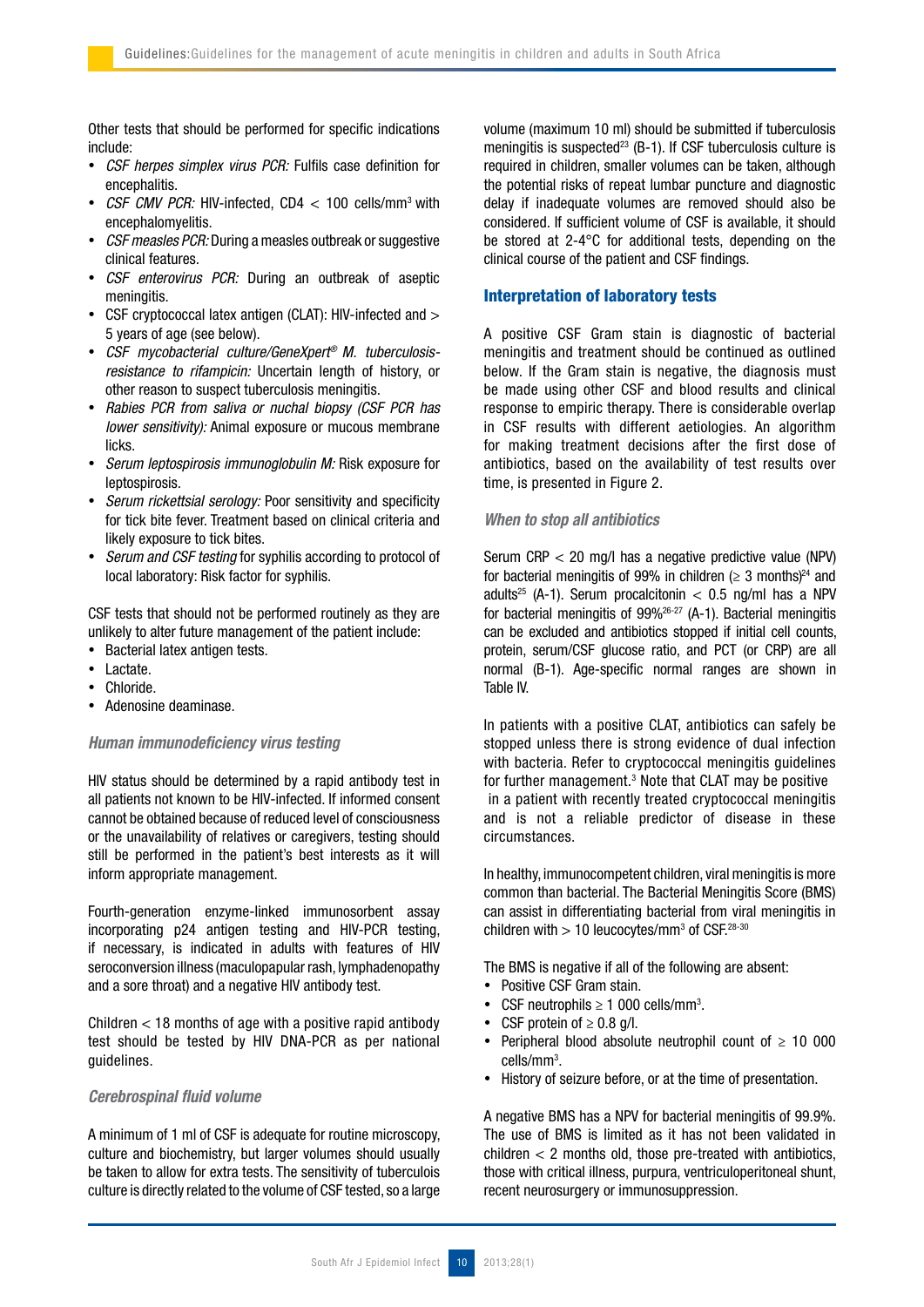

\*: Bacterial Meningitis Score only applies to children > 2 months of age

\*\*: Opening pressure, protein, total white cell count and percentage neutrophils reduced. Percentage lymphocytes and cerebrospinal fluid/serum glucose increased BMS: Bacterial Meningitis Score, CLAT: cryptococcal latex antigen, CRP: C-reactive protein, CSF: cerebrospinal fluid, LP: lumbar puncture, PCR: polymerase chain reaction, PCT: procalcitonin

Figure 2: Algorithm following first dose of antibiotics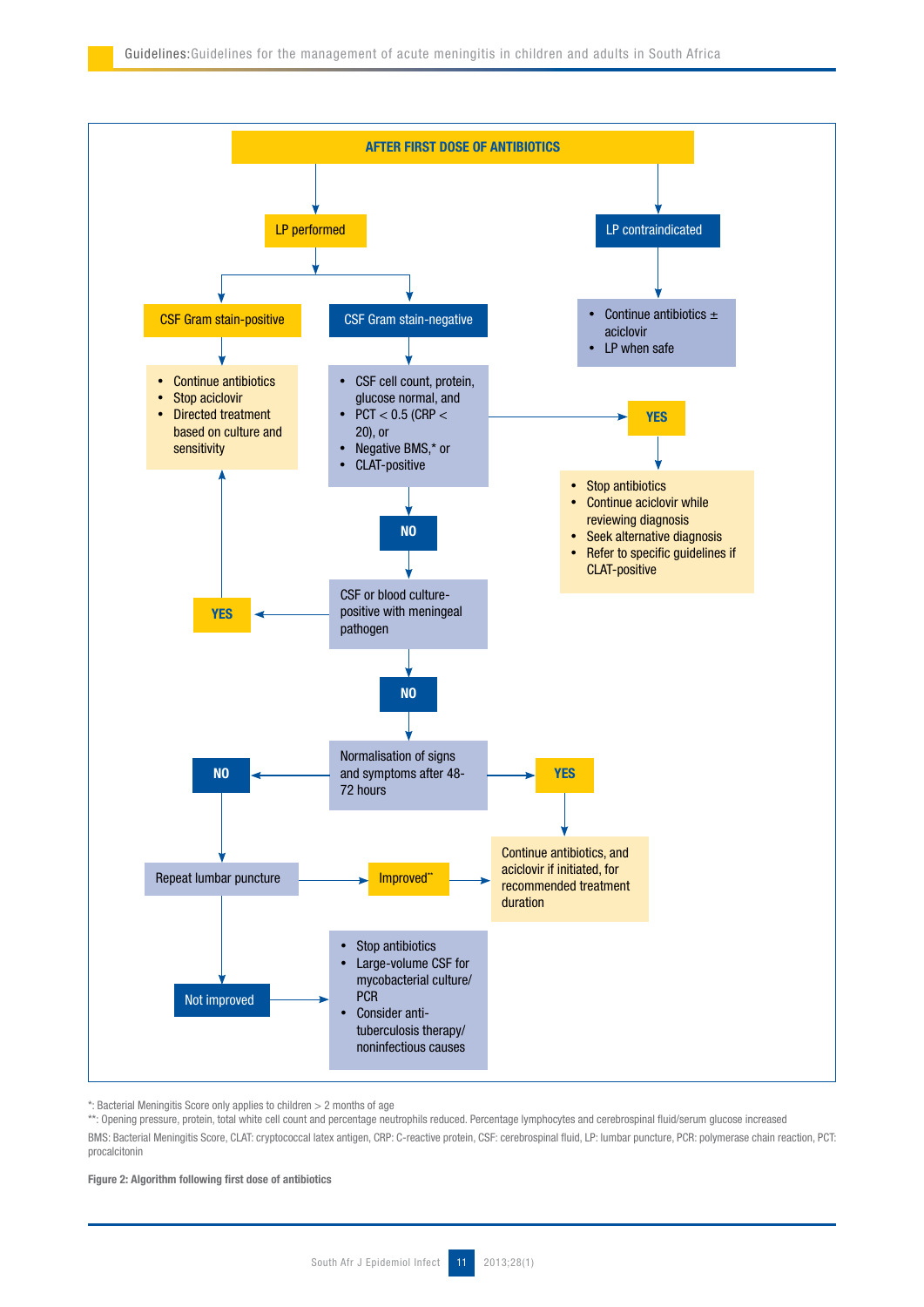## When to stop ampicillin

Empiric ampicillin for L. monocytogenes can safely be stopped if a positive CSF Gram stain, culture or CLAT confirms an alternative pathogen.

When to stop acyclovir

Herpes simplex virus encephalitis can occur with normal CSF findings and PCR can be negative in early disease  $(< 3$  days). so aciclovir cannot be stopped on this basis alone. Aciclovir can safely be stopped if an alternative cause is found, or if the clinical or radiological picture is no longer suggestive and herpes simplex virus PCR on  $\geq$  0.5ml of CSF remains negative at least three days after the onset of symptoms. If CSF findings are normal and PCR for herpes simplex virus is not available, the initial indication for aciclovir should be reviewed in conjunction with CT brain results, if available, and aciclovir can be stopped if there is no clinical evidence of encephalitis.

What to do if diagnosis is unclear after 48-72 hours

In patients with negative CSF and blood cultures, the diagnosis should be reviewed after 48-72 hours of antibiotics. Clinical improvement suggests a bacterial aetiology and ceftriaxone should be continued for 10-14 days and ampicillin for 21 days, if initiated. Clinical improvement cannot be quantified as signs and symptoms vary and are age-dependent, but normalisation of fever and improvement in the majority of symptoms should be sought.

If there has been no clinical improvement or there is doubt

Table VI: Normal ranges for cerebrospinal fluid and blood parameters related to age

about the significance of clinical improvement after 48-72 hours, the LP should be repeated. Effective antibiotic therapy for bacterial meningitis should lead to a reduction in CSF opening pressure, protein, total white cell count and percentage neutrophils, and an increase in percentage lymphocytes and CSF/serum glucose<sup>32</sup> (B-1). Otherwise, alternative diagnoses, particularly tuberculous meningitis, should be considered according to published definitions<sup>33</sup> and a large volume of CSF (maximum 10 ml) should be sent for mycobacterial culture and susceptibility, or PCR if available. This approach has only been validated in adults, $32$  but a similar approach is advised in children.

# Epidemiology of resistance

An understanding of the epidemiology of antibiotic resistance in South Africa is needed to direct empiric therapy (Table VII).

## Directed therapy

# Bacteria

De-escalate antibiotics whenever possible (Table VIII). Antibiotic duration has little evidence base. No randomised trials exist in adults to support reduced duration. In children, there are a number of studies, including two smaller studies, $41-42$  a meta-analysis<sup>43</sup> and a large multicentre, randomised, placebo-controlled trial,<sup>44</sup> that suggest that short-course therapy of 4-7 days is sufficient for acute bacterial meningitis. The latter study compared five vs. 10 days treatment with ceftriaxone for meningitis due

|                                              | $< 1$ month                       | 1-3 months        | 4-24 months                               | $> 2$ years               |
|----------------------------------------------|-----------------------------------|-------------------|-------------------------------------------|---------------------------|
| CSF total leucocyte count (cells/<br>$mm3$ ) | < 20 <sup>7</sup>                 | < 10 <sup>7</sup> | < 5<br>$(100\%$ lymphocytes) <sup>7</sup> | < 5<br>(100% lymphocytes) |
| CSF/serum glucose                            | Ratio not useful                  | $> 0.66^7$        | $> 0.66^7$                                | > 0.6                     |
| CSF protein (g/l)                            | $<$ 1 (term)<br>$<$ 1.5 (preterm) | $< 0.55^{31}$     | < 0.35                                    | < 0.58                    |
| Serum CRP (mg/l)                             | Less useful                       | < 20              | < 20                                      | < 20                      |

CRP: C-reactive protein, CSF: cerebrospinal fluid

Table VII: Prevalence of antibiotic resistance in South Africa among meningitis strains

| <b>Bacteria</b>         | <b>Antibiotic</b>                                                                                                                                                  | MIC (µg/ml)    | <b>Prevalence</b>                                       | <b>Time</b> |  |
|-------------------------|--------------------------------------------------------------------------------------------------------------------------------------------------------------------|----------------|---------------------------------------------------------|-------------|--|
| Steptococcus pneumoniae | Penicillin <sup>34-35</sup>                                                                                                                                        | $\pm$ 0.12     | 35% overall<br>$< 5$ years, 56%<br>$\geq 5$ years, 35%  | 2006-2008   |  |
|                         | $C$ eftriaxone <sup>35</sup>                                                                                                                                       | $\geq 1$ µg/ml | $< 5$ years, 15%<br>$\geq 5$ years, 6%                  | 2009        |  |
|                         | Pencillin and cephalosporin resistance expected to decrease with infant conjugate pneumococcal vaccine use <sup>36-37</sup>                                        |                |                                                         |             |  |
| Neisseria meningitidis  | Pencillin <sup>38</sup>                                                                                                                                            | $\ge 0.12$     | 6%                                                      | 2001-2005   |  |
|                         | Clinical significance of penicillin intermediately resistant strains unknown. Some guidelines advocate ceftriaxone or cefotamine when<br>$MIC \ge 0.12 (B-I)^{39}$ |                |                                                         |             |  |
| Haemophilus influenzae  | Ampicillin <sup>40</sup>                                                                                                                                           |                | 16%. All but one isolate<br>produced <b>B</b> lactamase | 2003-2008   |  |

MIC: minimum inhibitory concentration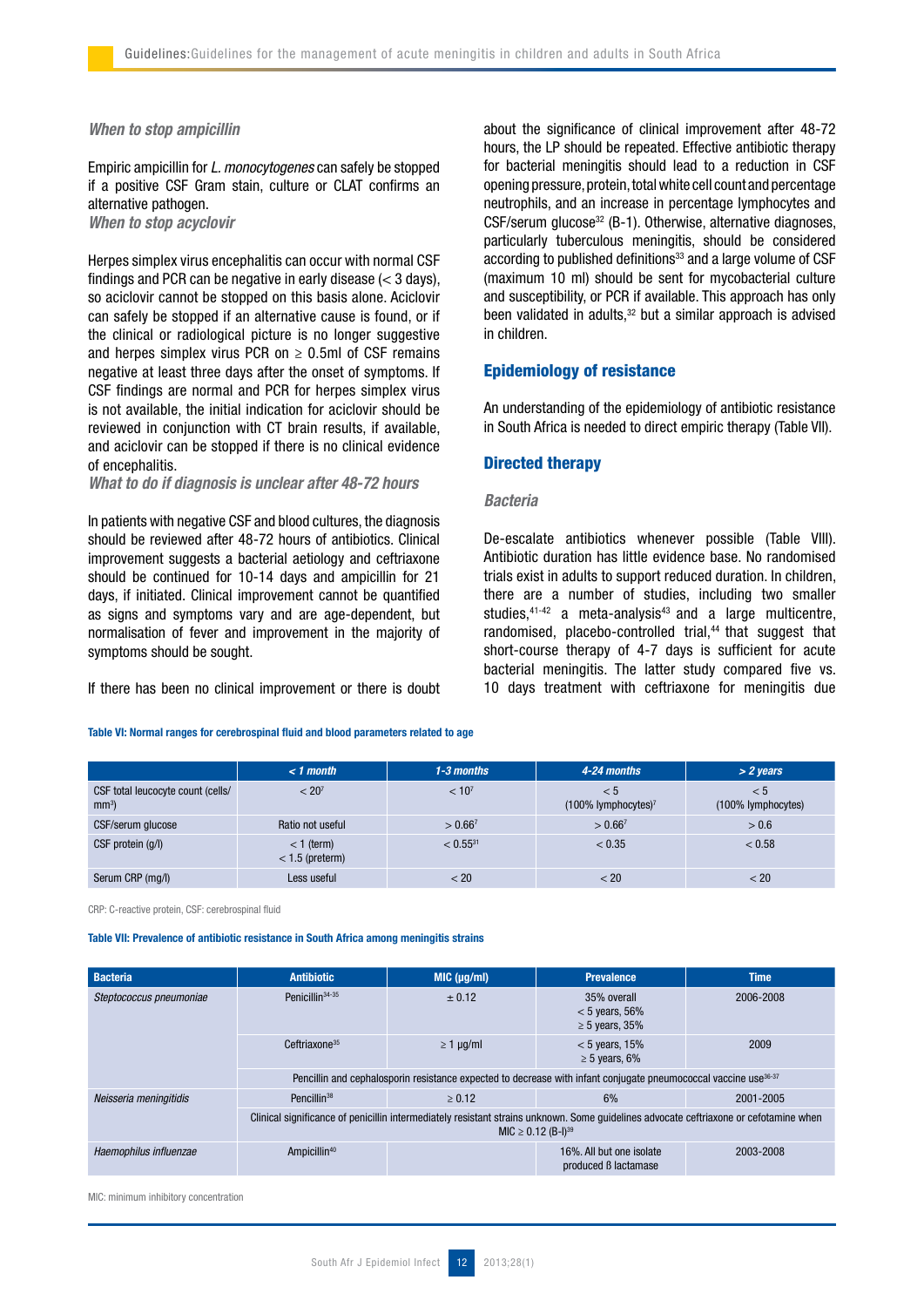#### Table VIII: Recommendations for choice and duration of directed therapy for bacterial meningitis

| Pathogen                                                         | <b>Antimicrobial</b>                       | <b>Alternative</b>           | <b>Duration (in days)</b> |
|------------------------------------------------------------------|--------------------------------------------|------------------------------|---------------------------|
| Streptococcus pneumoniae (penicillin<br>$MIC \leq 0.06 \mu q/ml$ | Benzyl penicillin                          | Ceftriaxone                  | $10 - 14$                 |
| Streptococcus pneumoniae (penicillin<br>$MIC > 0.06 \mu q/ml$    | Vancomycin plus ceftriaxone<br>Ceftriaxone |                              | $10 - 14$                 |
| Streptococcus pneumoniae (ceftriaxone<br>$MIC \geq 1 \mu q/ml$   | Vancomycin plus ceftriaxone                | Moxifloxacin plus rifampicin | $10 - 14$                 |
| Neisseria meningitidis                                           | Benzyl penicillin                          | Ceftriaxone                  | $5 - 7$                   |
| Haemophilus influenzae                                           | Ampicillin (if sensitivity confirmed)      | Ceftriaxone                  | $7 - 14$                  |
| Listeria monocytogenes                                           | Ampicillin plus gentamicin                 | Co-trimoxazole               | 21                        |
| Streptococcus agalacticae (Group B)                              | <b>Penicillin</b>                          | Ampicillin                   | $14 - 21$                 |
| Escherichia coli                                                 | Cefotaxime                                 | Ceftriaxone                  | 21                        |
| Salmonella non-typhi                                             | Ceftriaxone                                | Ciprofloxacin                | 28                        |

MIC: minimum inhibitory concentration

to Streptococcus pneumoniae, Haemophilus influenzae and Neisseria meningitidis. No differences in survival or neurological outcomes were detected and there were similar numbers of treatment failures in both groups with very few relapses. This evidence suggests that for children who are clinically stable on day five, five days treatment may be sufficient. The recommendations in Table VIII should be considered as a guide only. Duration of therapy should be based on the individual's clinical course and response to therapy. Despite the reported high prevalence of ceftriaxone resistant S. pneumoniae isolates, vancomycin should not be added empirically. The majority  $(> 80\%)$  of isolates tested were intermediately resistant [minimum inhibitory concentration (MIC) = 1  $\mu$ g/ml] and may still respond to adequate high-dose ceftriaxone or cefotaxime. Vancomycin should be added if MIC  $\geq 1$  µg/ml is confirmed or there is a poor clinical response after 48 hours. Risk factors for ceftriaxone nonsusceptibility include young age (< 5 years), vaccine serotype, and recent ß-lactam use. Recommended doses are shown in Table IV.

Eradication of nasal carriage of Neisseria meningtidis is achieved with single-dose ceftriaxone, but penicillin is not effective in clearing nasal carriage. Therefore, if only penicillin is used for treatment, nasal carriage should be eradicated with single-dose ciprofloxacin or a two-day course of rifampicin if this is unavailable. Resistance by N. meningitidis to ciprofloxacin and rifampicin, used for the eradication of nasal carriage and secondary prophylaxis, is rare in South Africa.<sup>38-39</sup>

Avoid the use of ceftriaxone in patients receiving concomitant intravenous calcium-containing fluids, such as Neonatalyte®. Cefotaxime is the preferred alternative to ceftriaxone in all infants < 3 months of age and in patients receiving intravenous calcium-containing fluids.

# Herpes simplex virus

If herpes simplex encephalitis is either confirmed by PCR or not excluded on the basis of other tests, aciclovir 10 mg/kg eight hourly intravenously (20 mg/kg in neonates) should be continued for 14-21 days.

# Special groups

## Recurrent bacterial meningitis

The following risk factors should be actively excluded in a patient with a second episode of meningitis: congenital or post-traumatic anatomical defects of the cranium and sinuses, congenital or acquired asplenia, primary immunodeficiencies, e.g. terminal complement deficiency and acquired immunodeficiency, e.g. HIV infection (C-I).

# Hospital-acquired infection

Base the choice of empiric antibiotics for hospital-acquired meningitis on likely nosocomial pathogens and local antimicrobial susceptibility patterns (C-I). In patients with CSF shunts, removal of the infected shunt, temporary external CSF drainage and appropriate antimicrobial therapy (vancomycin plus ceftazidime or cefepime) are generally effective45-46 (A-II).

# Base of skull fracture

Give ceftriaxone, pending the results of CSF culture, plus vancomycin if ceftriaxone MIC ≥1 µg/ml is anticipated or confirmed.

# Infection control and post-exposure prophylaxis

Meningococcal disease is notifiable by telephone to local health authorities on the basis of a clinical diagnosis alone, or preliminary or confirmed laboratory diagnosis.

Post-exposure chemoprophylaxis should be provided to close contacts of suspected cases of N. meningitides and H. influenzae serotype b as soon as possible, but may be effective up to 10 days after exposure. Close contacts are people living in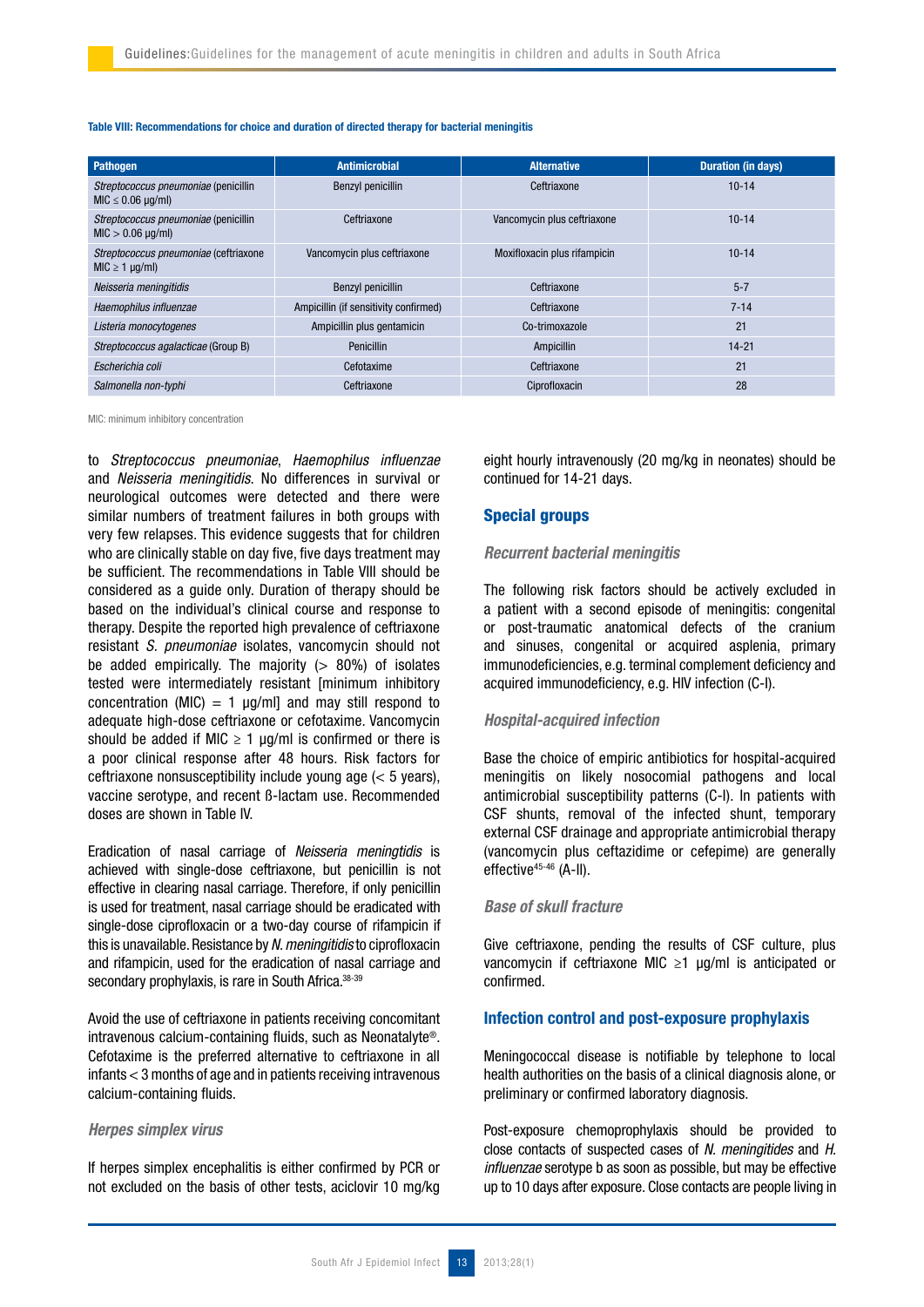the same house or sharing eating utensils with the index case in the seven days prior to the onset of illness. In an educational setting, these include close friends who may share eating utensils. It may be more difficult to define a close contact among younger children in preschools or crèches. Healthcare workers are not considered to be close contacts unless directly exposed to the patient's nasopharyngeal secretions.

Chemoprophylaxis is also recommended for all contacts of suspected cases of H. influenzae type b (Hib) where the following criteria apply:

- Household with any child under four years of age who is incompletely vaccinated or unvaccinated.
- Household with any immunocompromised children, regardless of child's Hib immunisation status.
- Child care centre contacts, when two or more cases have occurred within 60 days.
- For index case (if under two years of age) and treated with a regimen other than cefotaxime or ceftriaxone (prophylaxis is usually provided just before hospital discharge).

Mass chemoprophylaxis is not generally recommended for the control of meningococcal disease outbreaks.

## Neisseria meningitides

Ciprofloxacin (500 mg stat for adults and 10 mg/kg stat for children), ceftriaxone (250 mg stat intramuscularly) is an alternative option in pregnancy.

Hib

Daily rifampicin should be given for four days (10 mg/kg/day < 1 month, 20 mg/kg/day  $> 1$  month, maximum 600 mg daily).

#### Streptococcus pneumoniae

#### No prophylaxis is required.

Suspected or confirmed cases of N. meningitidis or Hib should be placed on standard and droplet precautions (side room and healthcare workers to wear aprons, gloves and surgical masks). Discontinue after 24 hours of therapy, except meningococcal cases treated with penicillin who have not received nasopharyngeal carriage eradication therapy.

## Vaccine-preventable meningitis

Inclusion of the measles vaccine, Hib vaccine and more recently, the pneumococcal conjugate vaccine, into childhood immunisation programmes, has altered meningitis aetiology. Similarly, in some settings, meningococcal vaccines may also impact on the epidemiology of meningococcal disease, although they have not yet been included as part of the public immunisation programme in South Africa. The schedule for immunisations targeting meningeal pathogens is shown in Table IX.

#### Table IX: Immunisation schedule of vaccines targeting meningeal pathogens in South Africa

## Haemophilus influenza type b

Hib (combined with DTaP-IPV): 6, 10 and 14 weeks, and at 15-18 months

Streptococcus pneumoniae

13-valent PCV: 6 and 14 weeks, and at 9 months

(An additional dose at 10 weeks is proposed for children who are HIV infected)

DTaP-IPV: Diptheria, tetanus, acellular pertussis-inactivated polio vaccine, Hib: Haemophilus influenzae, HIV: human immunodeficiency virus, PCV: pneumococcal conjugate vaccine

Although a quadrivalent polysaccharide vaccine is available, conjugate meningococcal vaccines, which may have a role to play in outbreak situations to reduce the risk of pharyngeal colonisation and subsequent transmission within communities, are not yet licensed in South Africa. Other vaccines currently under development include those that protect against S. agalactiae (Group B), which has emerged as the most common cause of childhood meningitis in settings in which other conjugate vaccines have been introduced into public immunisation programmes.

## **References**

- 1. World health statistics, Part II: Global health indicators. World Health Organziation [homepage on the Internet]. c2011. Available from: http://www.who.int/gho/publications/ world\_health\_statistics/EN\_WHS2011\_Part2.pdf
- 2. Proulx N, Frechette D, Toye B, et al Delays in the administration of antibiotics are associated with mortality from adult acute bacterial meningitis. QJM. 2005;98(4):291-298.
- 3. McCarthy KM, Meintjies G. Guidelines for the prevention, diagnosis and management of cryptococcal meningitis and disseminated cryptococcosis in HIV-infected patients. The Southern African Journal of HIV Medicine. 2007;28:25-35.
- 4. National tuberculosis management guidelines 2009. Department of Health South Africa [homepage on the Internet]. c2012. Available from: http://familymedicine.ukzn.ac.za/ Libraries/Guidelines\_Protocols/TB\_Guidelines\_2009.sflb.ash>
- 5. Meiring S CC, Govender N, Keddy K, et al. Bacterial and fungal meningitis amongst children < 5 years old, South Africa, 2007. S Afr J Epidemiol Infect. 2009;23(3):16-52.
- 6. Van de Beek D, de Gans J, Spanjaard L, et al. Clinical features and prognostic factors in adults with bacterial meningitis. N Engl J Med. 2004;351(18):1849-1859.
- 7. Thomas KE, Hasbun R, Jekel J, Quagliarello VJ. The diagnostic accuracy of Kernig's sign, Brudzinski's sign, and nuchal rigidity in adults with suspected meningitis. Clin Infect Dis. 2002;35(1):46-52.
- 8. Amarilyo G, Alper A, Ben-Tov A, Grisaru-Soen G. Diagnostic accuracy of clinical symptoms and signs in children with meningitis. Pediatr Emerg Care. 2011;27(3):196-199.
- 9. Curtis S, Stobart K, Vandermeer B, et al. Clinical features suggestive of meningitis in children: a systematic review of prospective data. Pediatrics. 2010;126(5):952-960.
- 10. Best J, Hughes S. Evidence behind the WHO Guidelines: hospital care for children: what are the useful clinical features of bacterial meningitis found in infants and children? J Trop Pediatr. 2008;54(2):83-86.
- 11. Kanegaye JT, Soliemanzadeh P, Bradley JS. Lumbar puncture in pediatric bacterial meningitis: defining the time interval for recovery of cerebrospinal fluid pathogens after parenteral antibiotic pretreatment. Pediatrics. 2001;108(5):1169-1174.
- 12. Nigrovic LE, Malley R, Macias CG, et al. Effect of antibiotic pretreatment on cerebrospinal fluid profiles of children with bacterial meningitis. Pediatrics. 2008;122(4):726-730.
- 13. Brouwer MC, van de Beek D, Heckenberg SG, et al. Community-acquired Listeria monocytogenes meningitis in adults. Clin Infect Dis. 2006;43(10):1233-1238.
- 14. Amaya-Villar R, Garcia-Cabrera E, Sulleiro-Igual E, et al. Three-year multicenter surveillance of community-acquired Listeria monocytogenes meningitis in adults. BMC Infect Dis. 2010;10:324.
- 15. Van de Beek D, Farrar JJ, de Gans J, et al. Adjunctive dexamethasone in bacterial meningitis: a meta-analysis of individual patient data. Lancet Neurol. 2010;9(3):254-263.
- 16. Scarborough M, Gordon SB, Whitty CJ, et al. Corticosteroids for bacterial meningitis in adults in sub-Saharan Africa. N Engl J Med. 2007;357(24):2441-2450.
- 17. Nguyen TH, Tran TH, Thwaites G, et al. Dexamethasone in Vietnamese adolescents and adults with bacterial meningitis. N Engl J Med. 2007;357(24):2431-2440.
- 18. Kimia AA, Capraro AJ, Hummel D, et al. Utility of lumbar puncture for first simple febrile